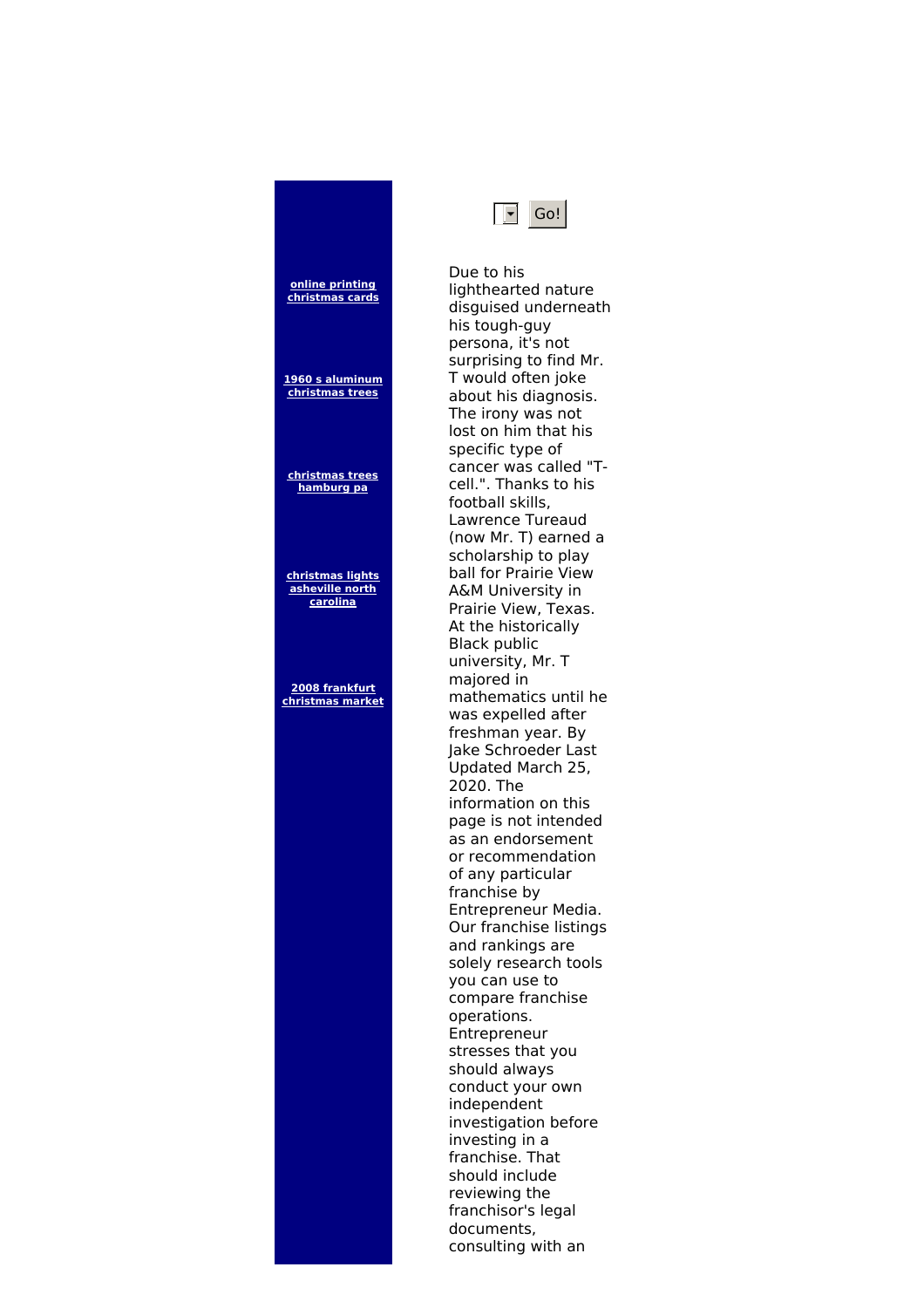attorney and an accountant, and talking to former and current franchisees. This Newly Renovated Hotel Was a "Green Book" Stop. How to Live a Full Life (Without Compromising on What Truly Matters). Impact Dell's new prototype laptop shows how easy it could be to repair and recycle electronics. CM Smith A technologist and writer who shares advice on personal productivity, creativity and how to use technology to get things done. Read full profile. He is a member of an international antique Christmas collectibles organization In a Facebook live chat with Tammy Boruff of Best of Boonville, Bradley revealed that he is a member of the Golden Glow of Christmas Past. According to its Instagram page, it is "world's largest organization for collectors, dealers and historians of antique and vintage Christmas decorations." Each summer, members are invited to a Glow convention to indulge, connect, and trade all things Christmas. The organization also publishes a trade magazine and has a vintage Christmas marketplace on Facebook where members get exclusive access to rare Christmas finds. How This TikToker Traded a Bobby Pin for a House. What Supplements Should I Take Daily To Stay Healthy?. From Spy Hard to Inspector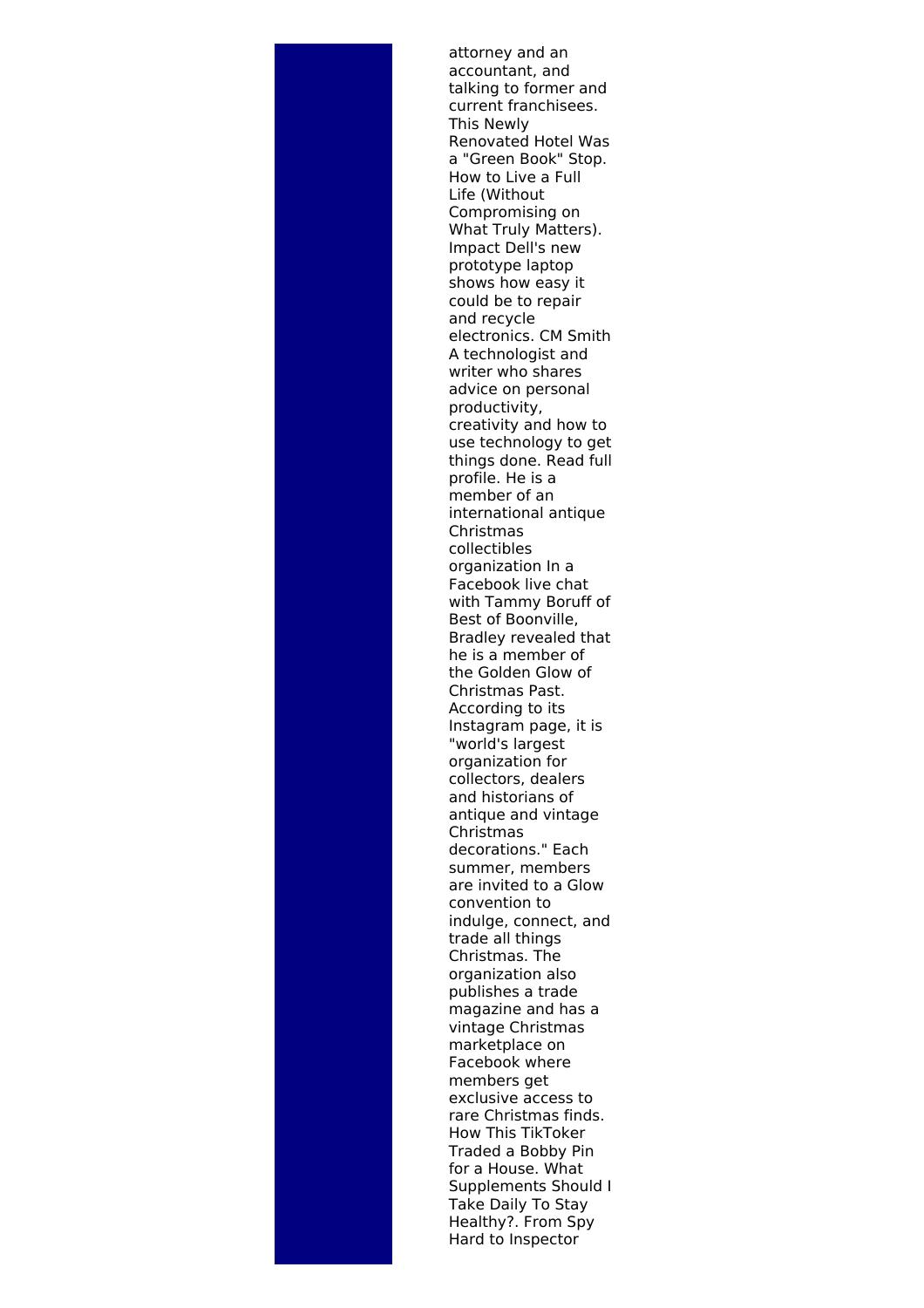Gadget and Blossom to Malcolm in the Middle, Mr. T would appear as himself and earn huge laughs. TEENren who were born after Rocky III 's release. How to Increase Mental Focus and Stay Sharp. Fast Company Magazine A closer look at the world's highest horizontal skyscraper. Seeing so many people lose everything they've ever owned impacted the star in ways he never anticipated. Looking down and seeing his hundreds of thousands of dollars' worth of jewelry now rubbed him the wrong way, so he decided to shed this trademark feature of his appearance once and for all. Three Billion New Capitalists: The Great Shift of Wealth and Power to the East (to be published in June by Basic Books) is by Clyde Prestowitz, president of the Economic Strategy Institute and a former Commerce Dept. official in the Reagan Administration. This content is imported from Instagram. You may be able to find the same content in another format, or you may be able to find more information, at their web site. House Beautiful participates in various affiliate marketing programs, which means we may get paid commissions on editorially chosen products purchased through our links to retailer sites. What Supplements Should I Take Daily To Stay Healthy?. In 1970, he legally changed his last name to T. Now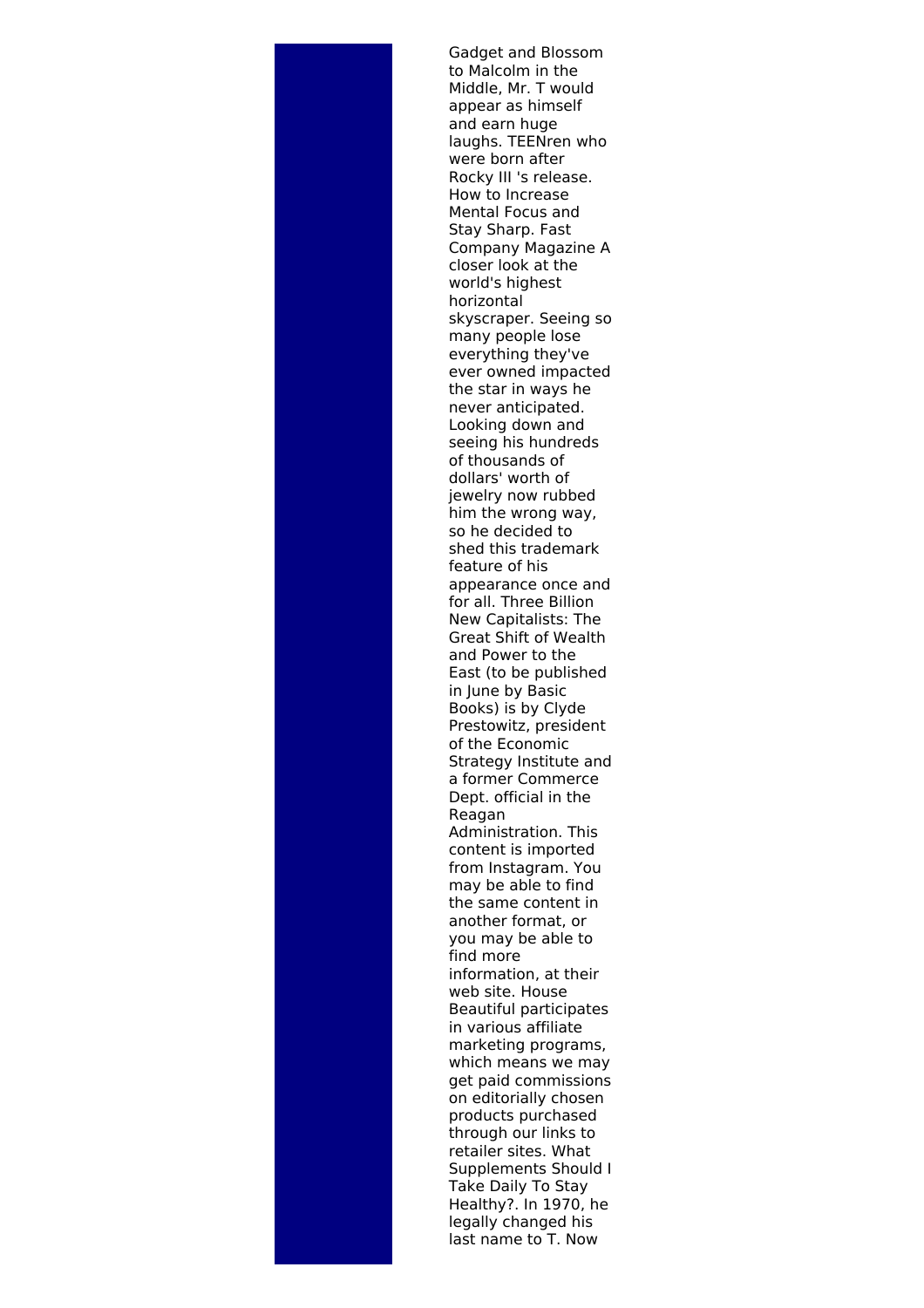officially Mr. T, the young man formerly known as Lawrence Tero felt his new name allowed him to immediately receive the respect he deserved. Not the herald of the bright and cloudless civilization of the future, Mr. Churchill is preoccupied by his own vivid world, and it is doubtful how far he has ever been aware of what actually goes on in the heads and hearts of others. He does not react, he acts; he does not mirror, he affects others and alters them to his own powerful measure. Writing of Dunkirk he says: "Had I at this juncture faltered at all in the leading of the nation, I should have been hurled out of office. I was sure that every Minister was ready to be killed quite soon, and have all his family and possessions destroyed, rather than give in. In this the represented the House of Commons and almost all the people. It fell to me in these coming days and months to express their sentiments on suitable occasions. This I was able to do because they were mine also. There was a white glow, overpowering, sublime, which ran through our island from end to end." And on the twentyeighth of June of that year he told Lord Lothian, then ambassador in Washington, "Your mood should be bland and phlegmatic. No one is downhearted here.". Coming off the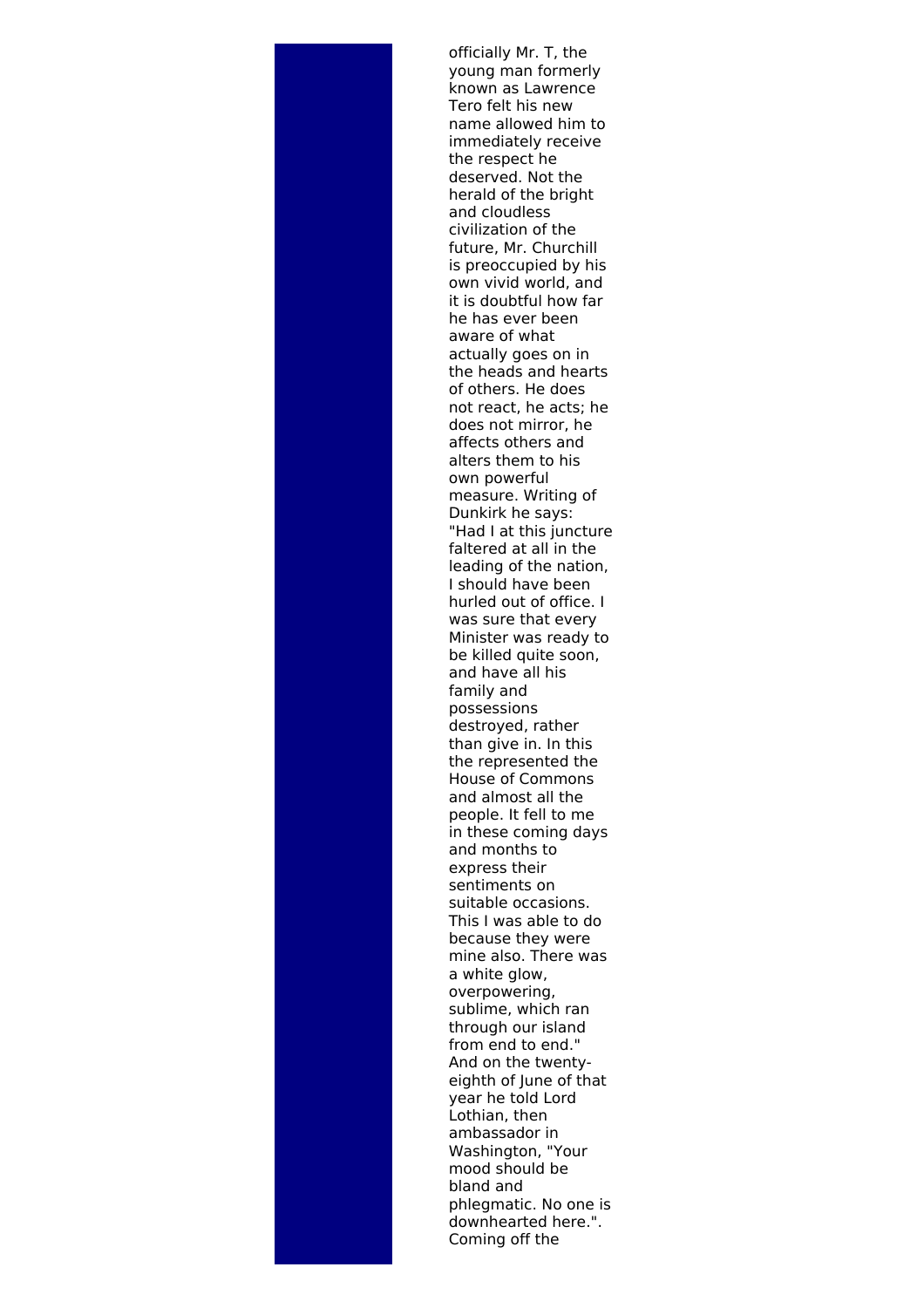success of Be Somebody or Be Somebody's Fool!, Mr. T doubled down on home media with the release of Mr. T's Commandments. In a similar vein as Be Somebody. , the album instructed TEENren to keep away from drugs and stay in school. After fully recovering from T-cell lymphoma in the mid-90s, Mr. T continued to book television commercial on top of television commercial instead of returning to acting. As it turns out, the laid-back nature of advertisement shoots was preferable for the actor (then in his late 40s by 2000). How to Beat Procrastination: 29 Simple Tweaks to Make. Holiday Home Makeover With Mr. Christmas is now streaming on Netflix. Is Holiday Home Makeover with Mr. Christmas worth watching? Absolutely. With only four episodes, it's a nice and easy watch that will get you in the spirit of Christmas after a wildly unpredicatable year. Not only will you feel warm and fuzzy inside as you watch families receive magical makeovers, but Bradley will provide tips in order to help us all take our home decorating and traditions to the next level. Impact Utrecht wants to be the first city to use its electric car fleet as a giant battery. Create a unique and hard to guess "base password" and then a pattern to use for each site you logon onto. For instance a base password could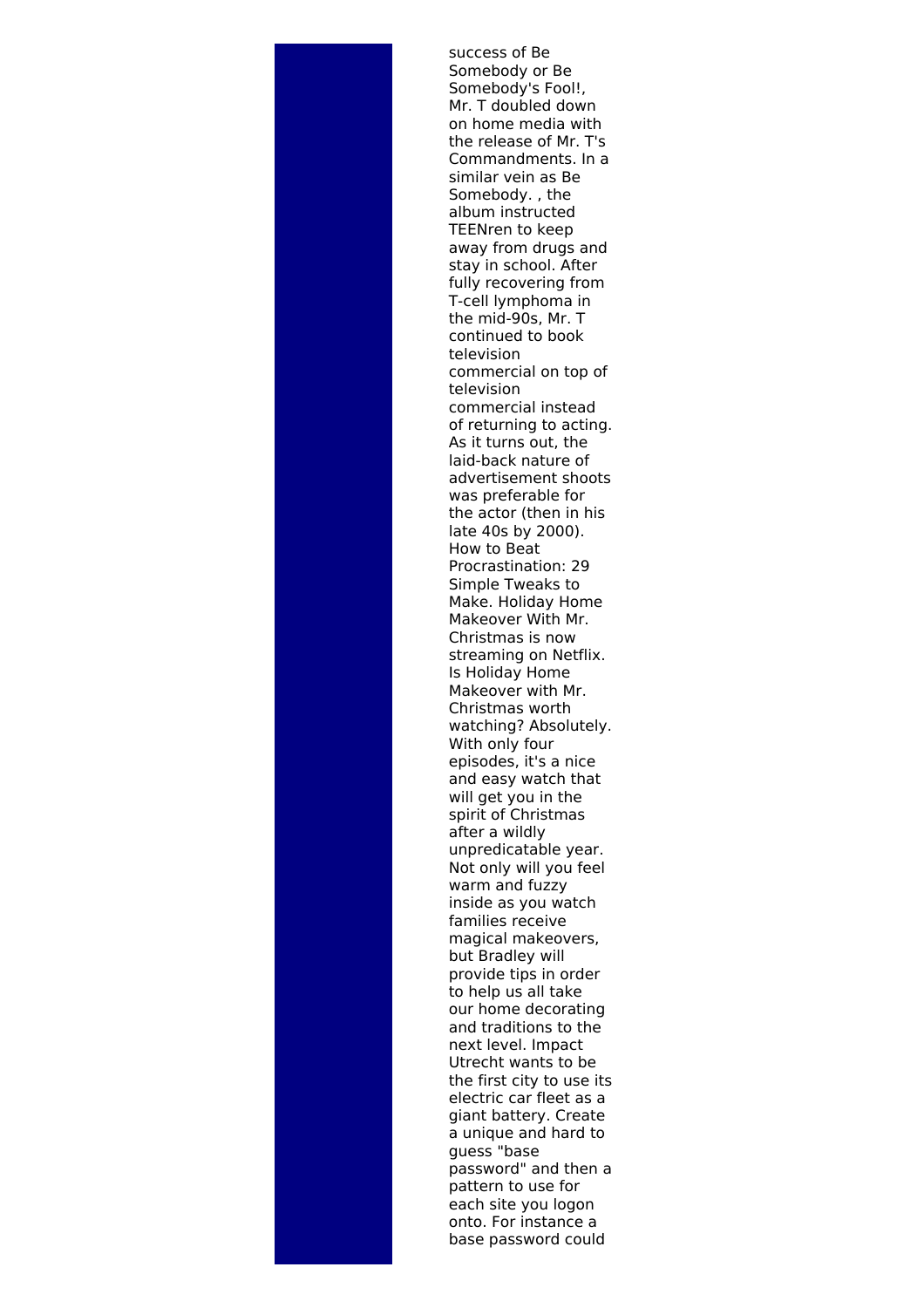be "Ih2BaSwAa" (this stands for "I have two brothers and sisters who are annoying"). Then you would add something "site specific" to the end of it. For Twitter Ih2BaSwAaTWTTR, Facebook Ih2BaSwAaFCBK, etc. This is sort of unsecure, but probably more secure than 99% of the passwords out there. News Kronos ransomware attack: The nightmare that could hit paychecks right before Christmas. Everything You Need to Know About Netflix's Newest Star Benjamin Bradley, aka "Mr. Christmas". Can You Find the Lost Dog Among the Polar Bears?. The actionpacked and socially conscious program followed Mr. T as T.S. Turner and Alex Amini as Amy Taler. After Turner was framed for a crime and Taler helped set him free, the two teamed up to help stop crime as cunning private detectives. Lifehack Reviews: 50 Best Life Hacks for Your Life. " Rainforest Shmainforest " - Director of the Getting Gay With TEENs. " Chef Goes Nanners " - Seen shopping at the supermarket when Chef talks to him. tapes. He has also taught his students a few times subjects far too advanced for them, like Joseph Stalin and communism. There have only been a few instances, mostly in more recent episodes, when Mr. Garrison has been portrayed as more competent as of a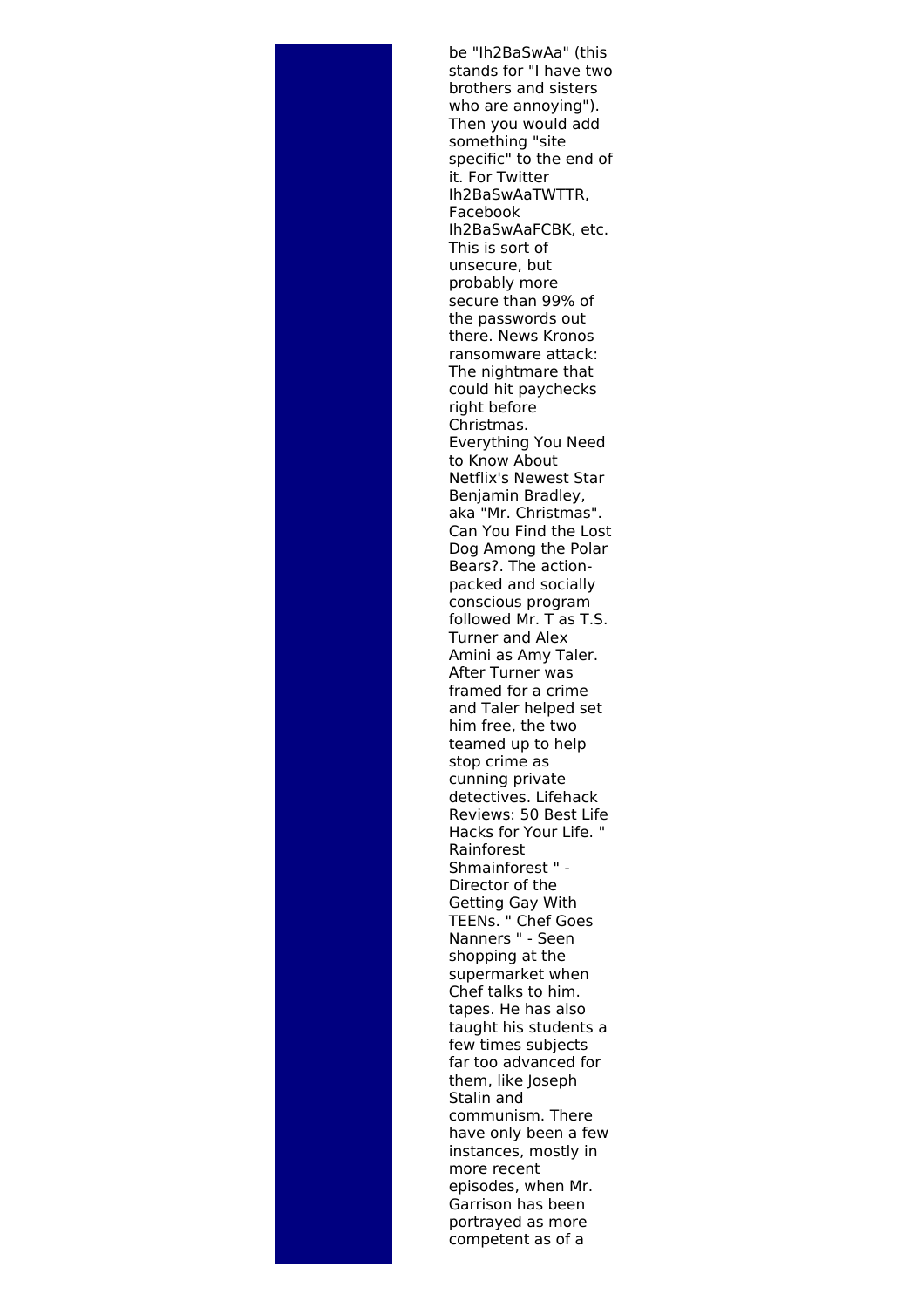teacher taught a normal subject for a Fourth Grade class (many instances being after his sex change to a woman and back to a man), mostly Times Tables. Yet he goes about it by insulting the TEENs when they get an answer wrong, which is often. It is possible that Mr. Garrison teaches the students more about pop culture because he himself does not know a lot about the school curriculum, or just does not pay attention to it. In " Where My Country Gone? ", he starts to speak out against the undocumented immigrants ( Canadians ) in the country, which results in him being fired from South Park Elementary. He then starts a movement to "fuck 'em all to death" and to build a wall separating the countries; only to find that the Canadian President has already built a wall to keep out the Americans. He sneaks into Canada, and literally fucks the Canadian president to death, which results in mass reverseimmigrations. He later bids in the Presidential Elections. In " Sponsored Content " at the Debate, he suggests fucking all the Syrian Refugees to death, believing they are all ISIS soldiers. It also seems that he has a lot more supporters than Hillary Clinton. He also returns to South Park with Principal Victoria and Caitlyn Jenner to stop the town's fate of ending. Giving drugs to minors: In " Ike's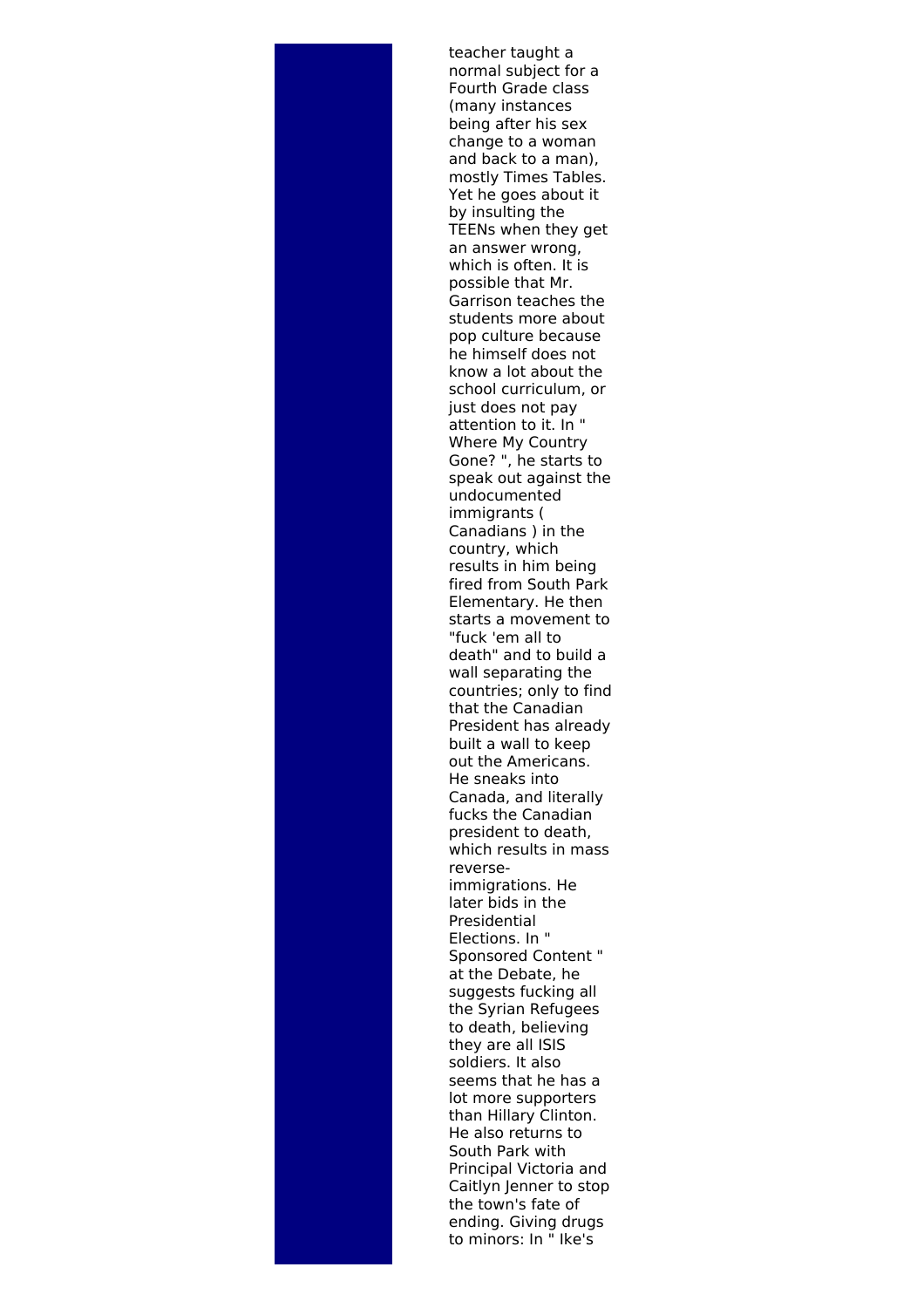Wee Wee ", he gives a bowl of marijuana to the fourth graders for them to smell. Although, he did it for educational reference. Attempted Murder/TEENnapping: In " Bass to Mouth ", Mr. Mackey with assistance from Principal Victoria and Mr. Adler tries to distract the public from a possible school scandal by tying up Eric Cartman and literally throwing him in front of a bus. Mr. Hankey is the only character who appears in the pilot intro, but not the pilot itself. The Magical Helicrapter is a small helicopter made almost entirely out of feces. After Kenny dies of boredom on the boat in " I Should Have Never Gone Ziplining ", Hankey rescues the remainder of the boys and takes them on a ride in the Helicrapter. Although the Helicrapter is almost all feces, the boys seem unphased by the stench. " Damien " - Talks to Damien about why no one likes him. " The Red Badge of Gayness " - Seen as part of Cartman's drunken army of male soldiers. " Chef Aid " - (Cameo) - Seen being carried by the crowd. " Proper Condom Use " - Forms a sexual relationship with Ms. Choksondik and teaches the boys of the fourth-grade sex education. He ran for President in Season Nineteen, eventually gaining the Republican nomination. He became elected as President of the United States in the Season Twenty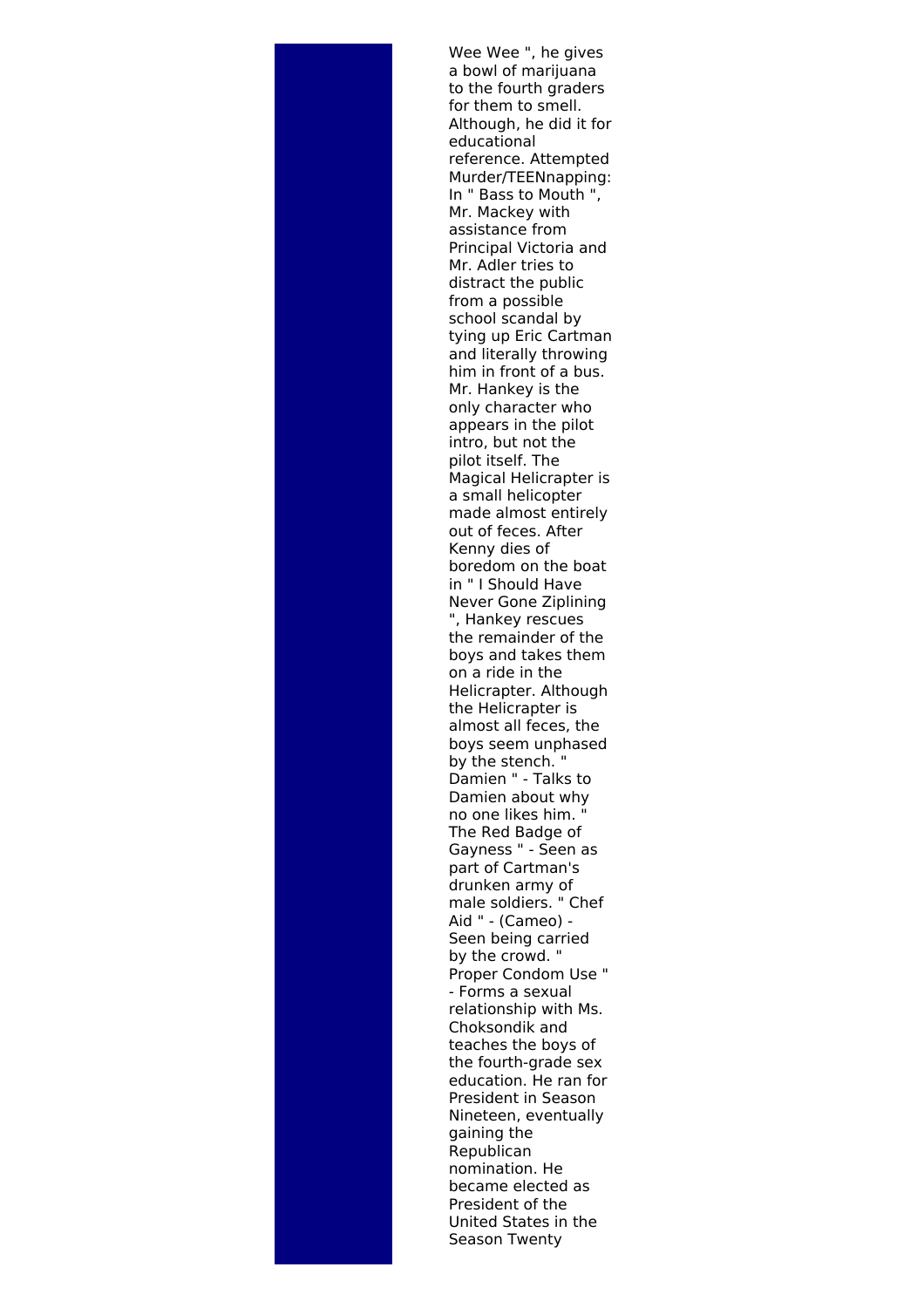episode " Oh, Jeez " and appears as the 45th President of the United States from Seasons Twenty-One to Twenty-Three. However, in the Season Twenty-Four episode " South ParQ Vaccination Special ", he returned to South Park to continue his work as a 4th grade teacher. Mr. Mackey: "Why, Clyde? Why did you do it?" Clyde: "I don't know." Mr. Mackey: "You got a whole school here, Clyde! M'kay? You got over three hundred people that need to use the boys' room. Then, you decide you're gonna be a comedian, m'kay, and pinch one-off in the urinal, and leave it layin' there for everyone to have to look at! Okay, okay, you think it's funny, but nobody else does! They gotta walk in that bathroom and see your rancid dook propped up against the back of the urinal like a brown rag doll! Principal Victoria: "Mr. Mackey, Clyde's parents are here." Mr. Mackey: "M'kay, that's good! Let's see what your mom and dad have to say about your little poopscapade! Come on in, please. I'm just trying to get your son to explain why he would drop a dook in the urinal!". "M'kay, m'kay.". A song entitled " Mr. Hankey, the Christmas Poo " was released on CD and cassette, alongside the song, " Simultaneous ". In Season Twenty, Mr. Garrison's appearance changed to include an artificial tan, and a hairstyle resembling that of Donald Trump, since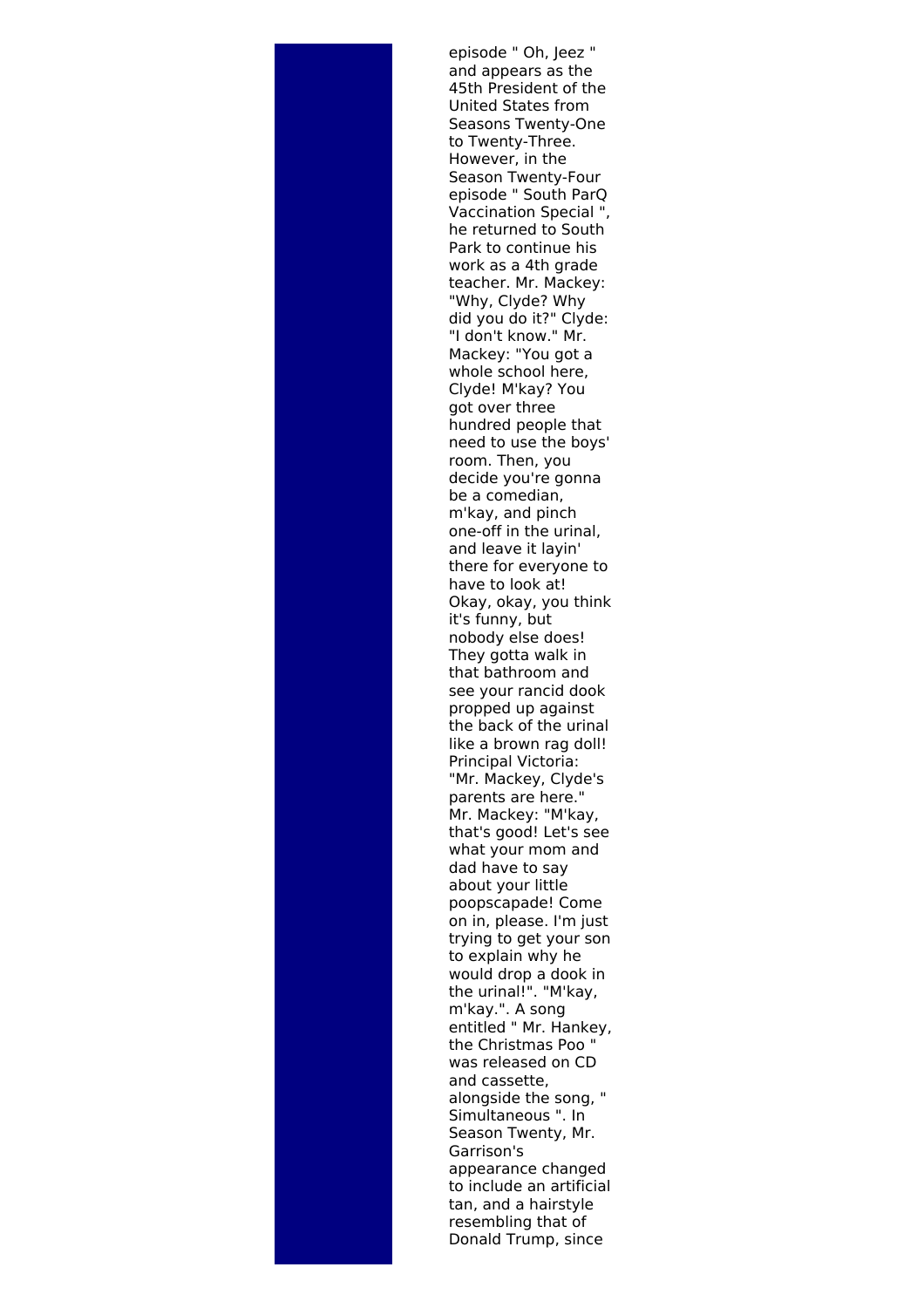he substitutes Trump for the Republican candidate for the presidential election. As President of the United States, Garrison wore a darkblue suit with a red tie and white shirt. In " Put It Down ", he is shown to no longer wear his glasses in his Twitter picture, though he wears them again in " Sons A Witches ", suggesting he only takes them off for pictures. " Cherokee Hair Tampons " - Advises Herbert Garrison to write a novel after he loses his job as a teacher. During her introduction in " Fourth Grade ", Mr. Mackey finds Ms. Choksondik, like the other teachers, disgusting, especially her sagging breasts. However, in " Proper Condom Use " Ms. Choksondik taught the girls about sex, and Mr. Mackey taught the boys. The two start to talk personally with each other, and this ultimately led to the two of them having intercourse. Indeed, after Ms. Choksondik's corpse was studied in " The Simpsons Already Did It ", Mr. Mackey's semen was found in her stomach. The news anchor explains that the semen was not what killed her, leaving the audience to presume that Ms. Choksondik took some irony to her name and died choking on Mr. Mackey's penis. Herbert Garrison, who was also known as Janet Garrison after a sex-change operation, is a 4th grade teacher at South Park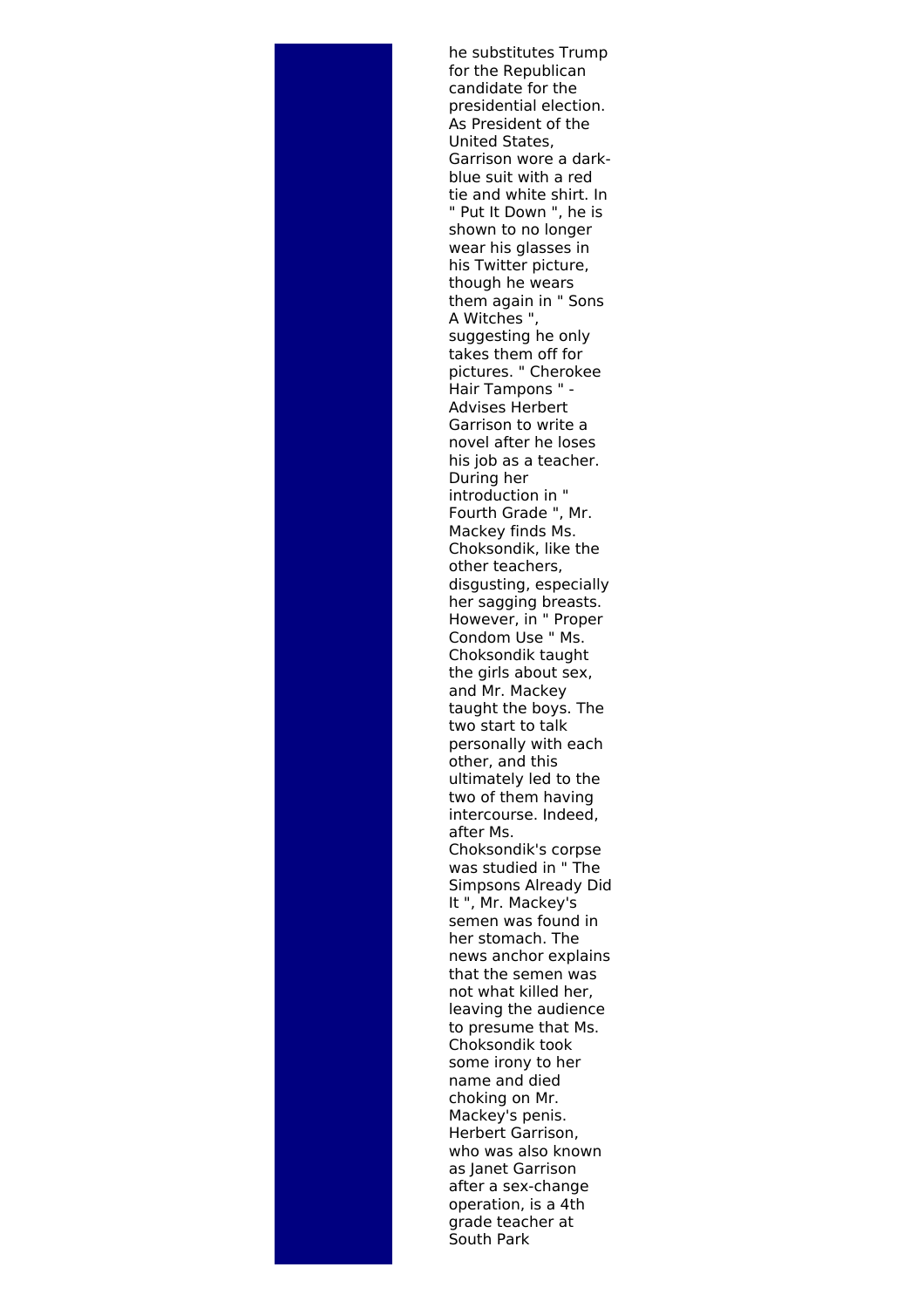Elementary. He first appears in the Season One episode, " Cartman Gets an Anal Probe ", and is voiced by Trey Parker. After Ms. Choksondik 's death, Garrison was promoted as the Fourth Grade teacher and was reunited with his old class. He had started a new relationship with a man called Mr. Slave, who in the episode " The Death Camp of Tolerance " was used by Garrison to try and get himself fired for being gay, so that he could sue the school for millions of dollars. This did not work and The Boys ended up getting sent to tolerance camp. The Boys were released from the camp due to his behavior at the Tolerance Museum and unfortunately for Mr. Garrison, he got sent to the camp himself, along with Mr. Slave, deemed intolerant of their own homosexuality. In " Mr. Garrison's Fancy New Vagina ", he got a sex change operation, realizing he was not gay, but just a woman stuck in a man's body and changed her name to Janet. This led to the break up of her and Mr. Slave, who said he liked having sex with men, not women. It was at this point that Mrs. Garrison became homophobic once more and returned to her original beliefs on homosexuals. Ms. Garrison was very promiscuous with her sexuality, claiming to have let truckers 'do' her in their trucks. " The Scoots " - Mentioned on a poster about his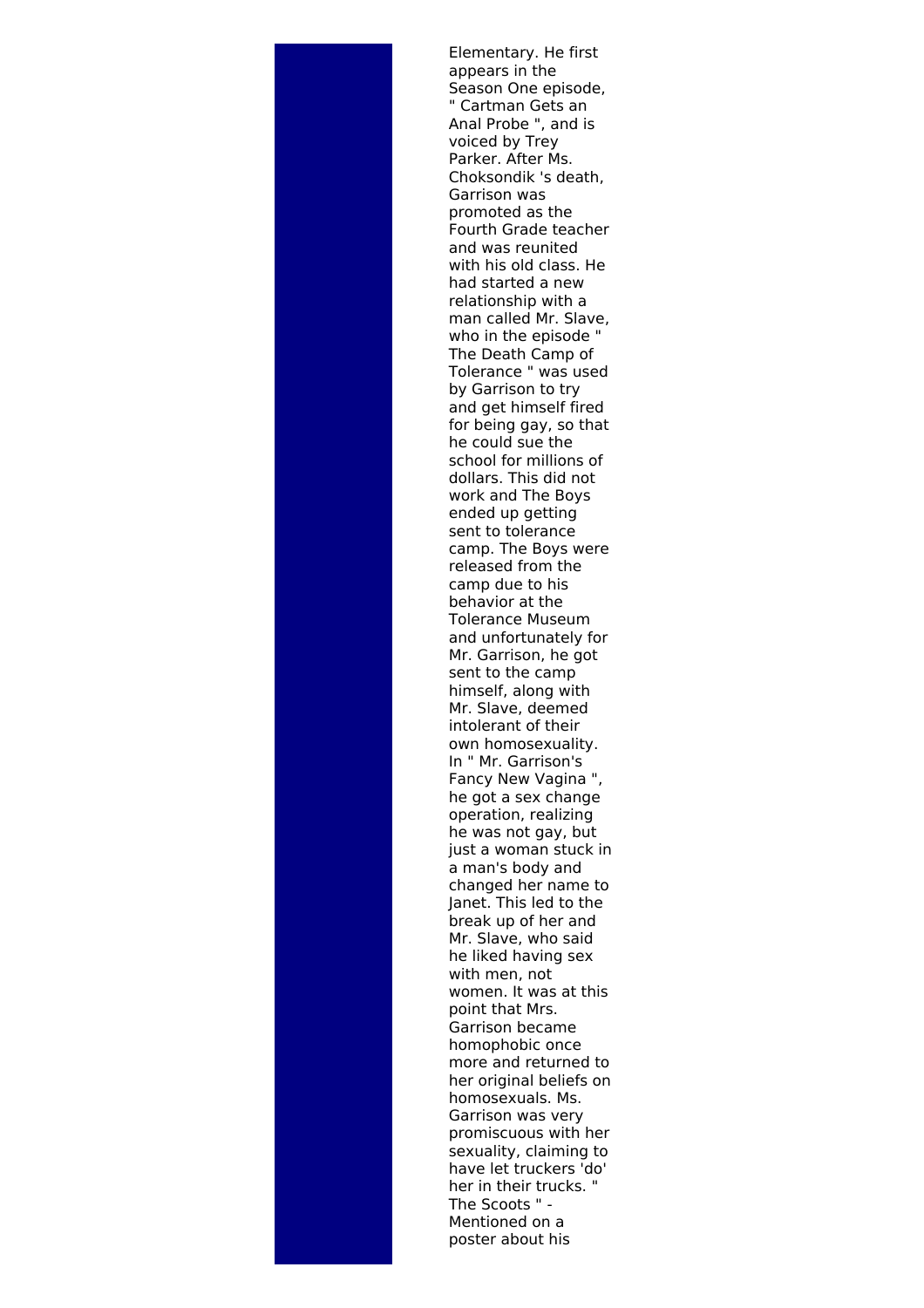canceled Christmas Concert. It was implied in " Ike's Wee Wee " that his head size is caused due to his tie. Yet, in " TEEN Abduction is Not Funny ", his parents are shown to have the same condition (though this might simply be because they all tie their ties too tightly.) However, in " Proper Condom Use ", his tie is removed before he and Ms. Choksondik have intercourse, and his head remains the same size. This may simply be a continuity error or goof, or perhaps his tie would have to be removed for a limited time his head to shrink. " Fourth Grade " - He and Principal Victoria and Chef are disgusted by Ms. Choksondik. Mr. Hankey is also an item in the game. In " Mystery of the Urinal Deuce " he shown to be over compulsive against people clogging up the urinal in the boys bathroom. South Park: Bigger, Longer & Uncut, Mackey sings his own song " It's Easy, Mmm'kay " to his students to stop them from swearing. " Clubhouses "- Stan Marsh is called to his office after being caught passing a note. He has a verbal tick which causes him to almost always insert the word "m'kay" into his sentences (usually at the end or after a clause.) This is his most well-known character trait. He speaks fluent Spanish and inserts "m'bien", the equivalent Spanish word, into his sentences when